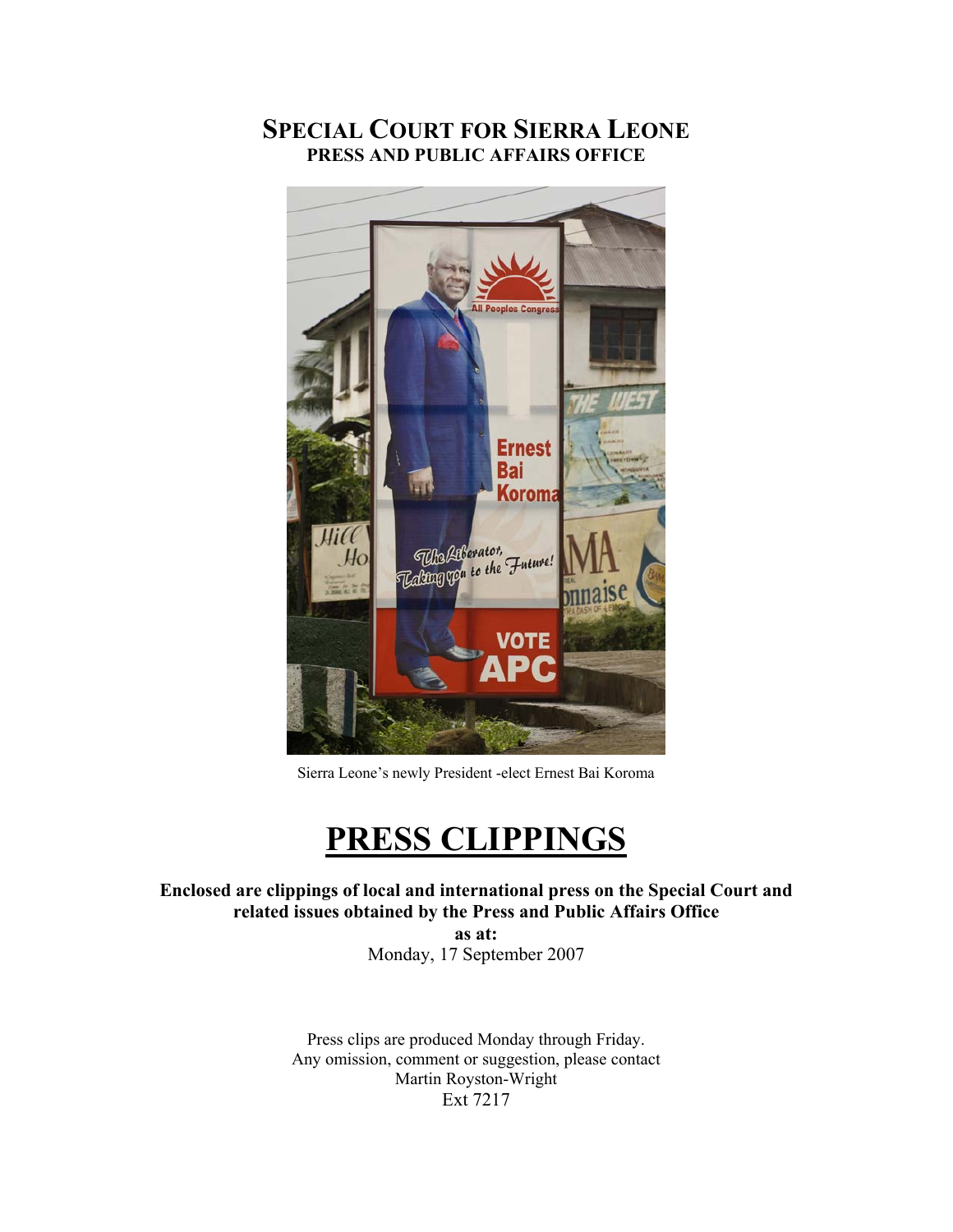| <b>Local News</b>                                                            |             |  |
|------------------------------------------------------------------------------|-------------|--|
| NEC Releases Presidential Run-Off Results / NEC                              | Pages 3-4   |  |
| <b>International News</b>                                                    |             |  |
| Can Africa's Most Notorious Warlord Get a Fair Trial? / The Nation (Nairobi) | Pages 5-6   |  |
| UNMIL Public Information Office Media Summary / UNMIL                        | Pages 7-9   |  |
| Liberia and Its Special Relationship / Trinidad Express                      | Pages 10-11 |  |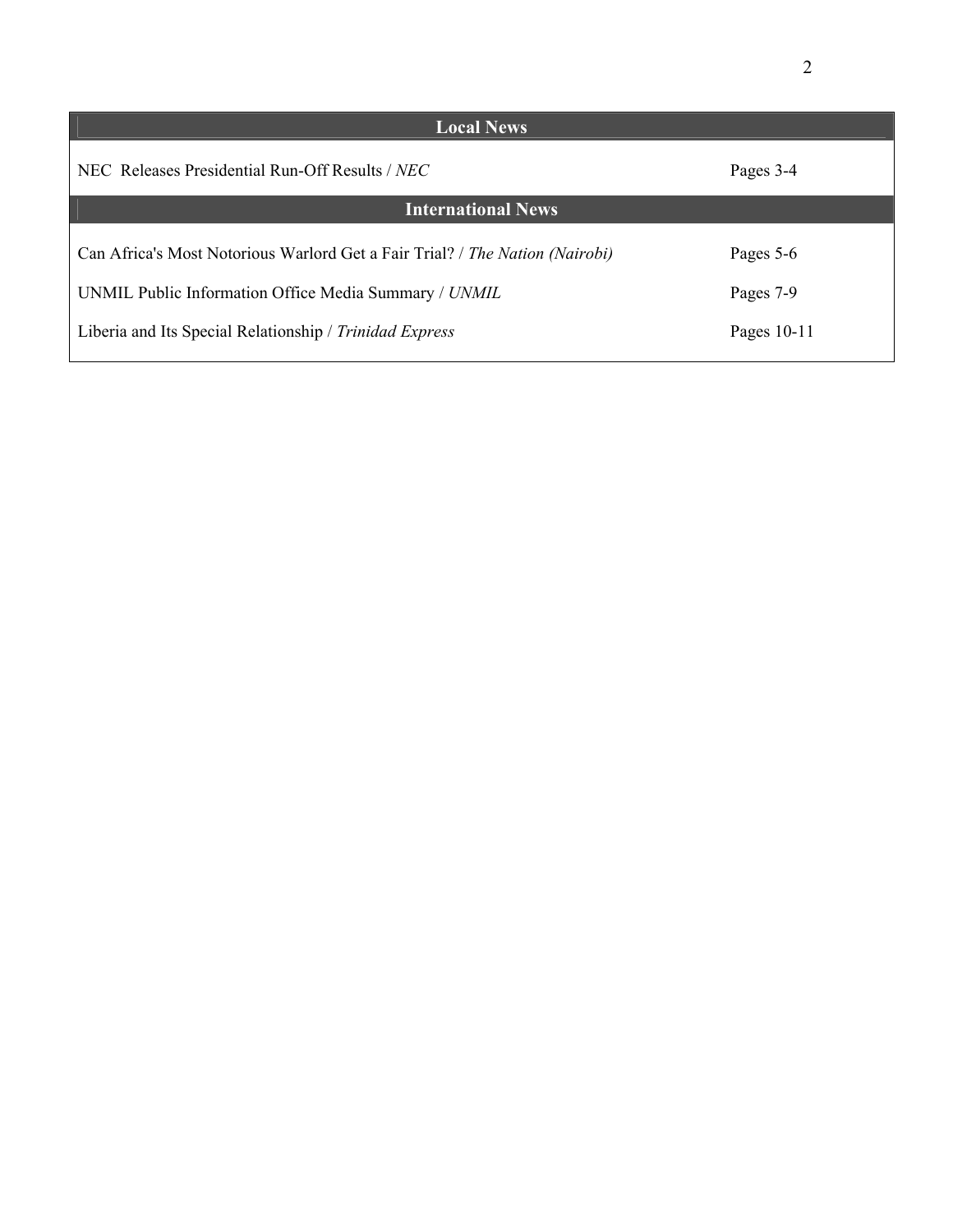



**National Electoral Commission (NEC) 15 Industrial Estates, Wellington, Freetown, Sierra Leone** 

### **Statement from NEC Chairperson**

### **NEC Statement to the Media - 17 September 2007**

At our last briefing, we informed the media and the public that the National Electoral Commission (NEC) would undertake a series of investigations and recounts in order to finalize the results of the presidential election run-off. We are happy to report today that the Commission undertook the field work during the period established and is ready today to present its findings. We at NEC are satisfied with the verification process which was undertaken, and are very confident that the official results we are about to announce are indeed those recorded in the polling stations and accurately reflect the will of the voters.

Nevertheless, it is with regret that we report that, despite all the measures taken to hinder electoral malpractices, there were instances where malpractice and fraud were attempted. The system we have instituted at NEC makes it difficult for fraud to be successfully undertaken, but it cannot completely stop those who are intent on manipulating the results from actually trying. This is the reason why NEC needed to be careful with the tallying of results. We are pleased that we have been able to detect malpractices and have taken appropriate remedial action to limit the influence which such acts would otherwise have.

For example, during the verification process we discovered counterfeit results forms which were sent to NEC from polling stations throughout the country. It was not difficult to detect them as they contained a spelling mistake in the title, the word 'form' was spelled 'from'. Three such cases were identified at polling centres 07131 in Port Loko, 11153 in Moyamba and 13056 in Western Rural. The Commission responded by recovering the original forms issued to the stations that contained the true and accurate results. These were then entered into the tally.

There were also attempts at ballot stuffing and ballot-box swapping, but they were detected thanks to the measures put in place and the investigations conducted. Additionally, through the recounting process undertaken with party agents and observers, we were able to either confirm results or uncover various anomalies which were then addressed to accurately reflect the poll.

As reported earlier, the Commission noted polling station results with turn-outs of over 100%. It is impossible for voter turnout in excess of 100% to have taken place without fraud or illegal action. The Commission has been left with no option but to invalidate all results from polling stations reporting over 100% turnout. In all, 477 stations across the country have thus been invalidated, as follows: Kailahun: 90, Kenema: 65, Kono: 9, Bombali: 17, Kambia: 8, Koinadugu: 12, Port Loko: 2, Tonkolili: 6, Bo: 123, Bonthe: 2, Moyamba: 24, Pujehun: 113, Western Rural: 1 and Western Urban: 5.

It is extremely regrettable to have to invalidate even a single polling station, and it is a decision that the NEC did not take lightly. However, the responsibility for the act of invalidation falls on those who are responsible for the malpractices, it is they who should be held accountable for disenfranchising voters, as there were legitimate votes cast in these polling stations.

There is one important element to highlight: international election standards say that the invalidation of votes does not require a repeat of the polling exercise if the act of invalidation does not affect the outcome of the poll. The National Electoral Commission can confirm that in the case of 8 September poll these invalidations have NOT affected the outcome of the election.

NEC will continue to collaborate with the law enforcement agencies in the investigations of all electoral malpractices reported.

There is a very important message arising from these elections: there is no longer a place for fraud and malpractice in the Sierra Leone electoral system. The people of Sierra Leone deserve to exercise their rights in an atmosphere of freedom, fairness and transparency. This is what NEC strived to provide and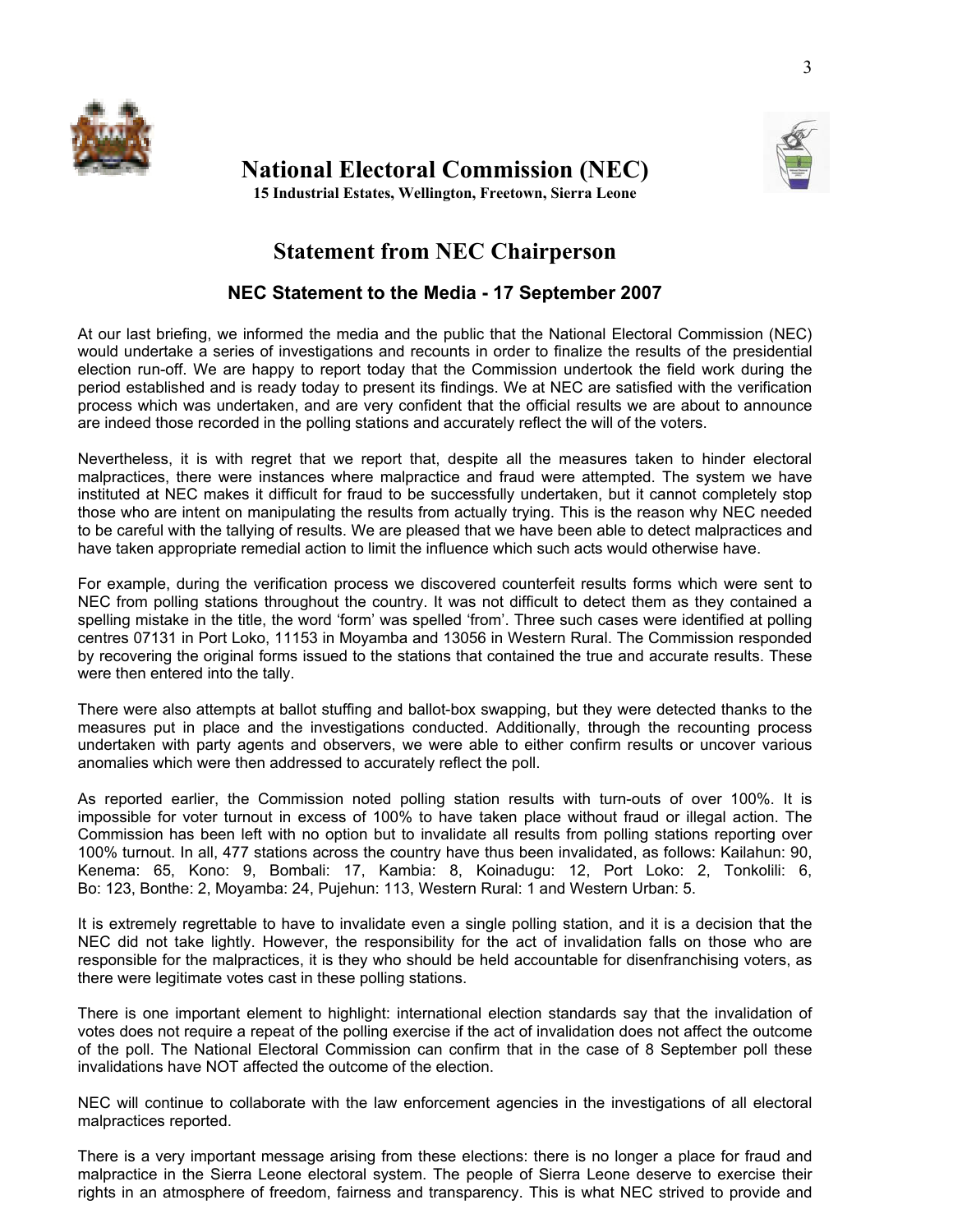will continue to strive for in the future - nothing less will be tolerated. Those who cheated have succeeded in doing a disservice to their respective candidates. They also succeeded in disenfranchising fellow Sierra Leoneans. But they did not succeed in tarnishing either the results or the credibility of the process.

#### **The results**

- 5,679 polling station results were entered into the results database, representing 100% of all polling stations across the country, excluding those that were invalidated.
- The average national turnout is 68.09%.
- The total number of valid votes cast is 1,740,058.
- There are 43,793 invalid votes, representing 2.45% of total votes cast.
- The general summary of the results, as well as the detailed results, by station and by centre, will be posted on the NEC website: **www.necsierraleone.org.**

## **The presidential run-off results by districts**:

|                         | Koroma – APC | <b>Berewa-SLPP</b> |
|-------------------------|--------------|--------------------|
| Kailahun                | 11,631       | 111,695            |
| Kenema                  | 32,666       | 160,699            |
| Kono                    | 52,908       | 74,458             |
| <b>Bombali</b>          | 125,419      | 14,095             |
| Kambia                  | 61,250       | 14,449             |
| Koinadugu               | 42,178       | 23,130             |
| Port Loko               | 132,287      | 17,789             |
| Tonkolili               | 101,296      | 12,958             |
| Bo                      | 37,006       | 105,459            |
| <b>Bonthe</b>           | 20,018       | 28,313             |
| Moyamba                 | 26,485       | 49,886             |
| Pujehun                 | 2,875        | 38,107             |
| <b>WA Rural</b>         | 55,332       | 22,842             |
| <b>WA Urban</b>         | 249,056      | 115,771            |
| <b>National results</b> | 950,407      | 789,651            |

In exercise of the powers conferred on the Returning Officer by section 37 of the Electoral Laws Act, 2002, I hereby certify that 950,407 valid votes were cast in favour of the candidate Ernest Bai Koroma at that election:

AND Ernest Bai Koroma therefore received the highest number of valid votes cast in the election:

Ernest Bai Koroma has been duly elected President of the Republic of Sierra Leone at the Presidential Election of 2007.

Any citizen of Sierra Leone may challenge the validity of the election of the President by petition to the Supreme Court of Sierra Leone, within seven days after the declaration of the Presidential results.

*Christiana Thorpe, Chairperson, National Electoral Commission*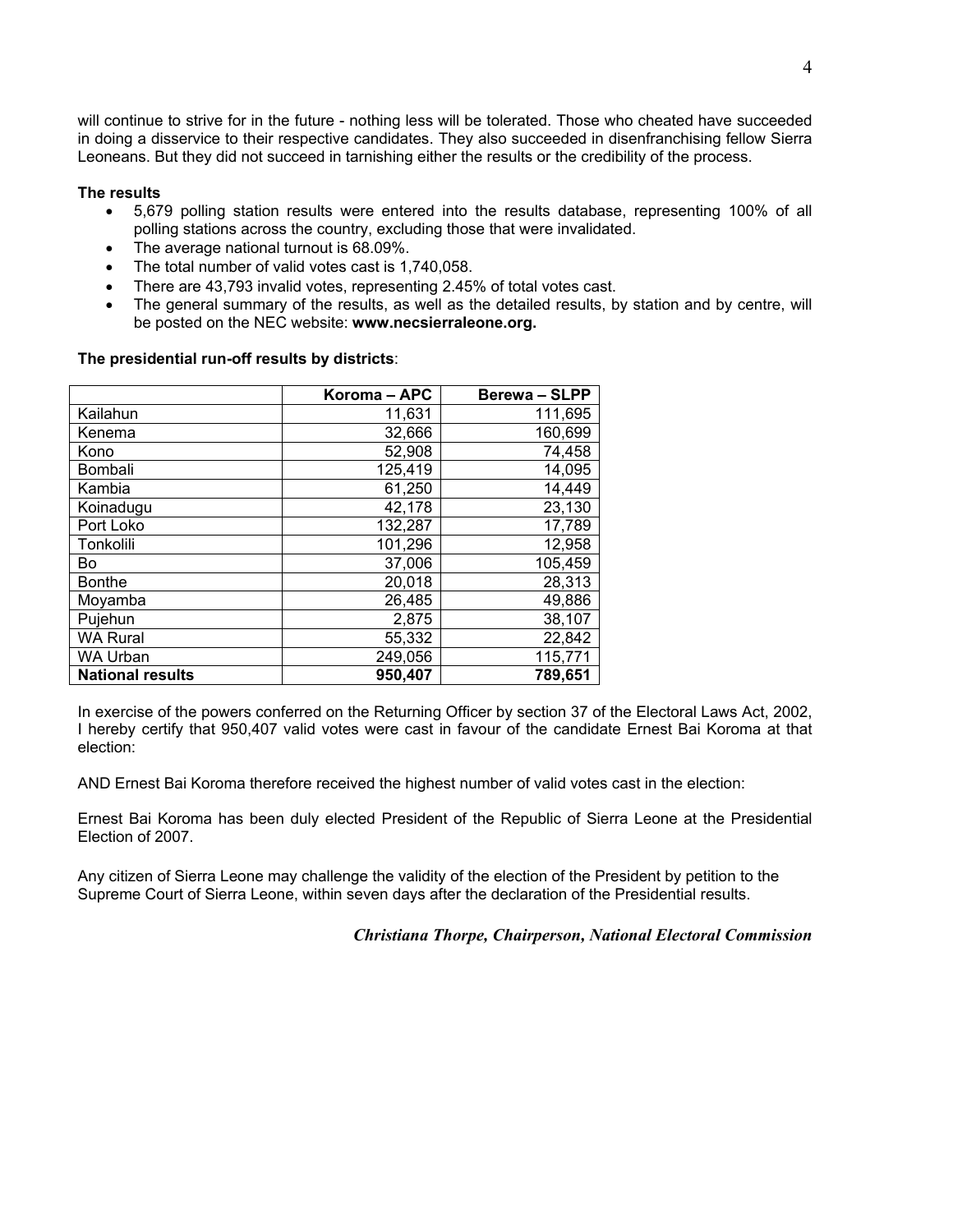### The Nation (Nairobi)

Saturday, 15 September 2007

#### **Can Africa's Most Notorious Warlord Get a Fair Trial?**

#### OPINION

By Peter Mwaura Nairobi

Charles Taylor has already been tried and found guilty of atrocities in the court of public opinion. He is as guilty as the Mungiki, and he should be shot dead.

But this won't happen - he is getting a fair trial.

Mr Taylor, Africa's most notorious warlord, is accused of Mungiki-like crimes, including murder, mutilation, rape and extortion.

He is being tried at the International Criminal Court building in The Hague, the Netherlands, because of security concerns in Freetown, Sierra Leone, and Monrovia in Liberia.

Mr David Crane, the chief prosecutor of the UN-backed Special Court for Sierra Leone, indicted the former president of Liberia on March 3, 2003, on 17 counts of war crimes and crimes against humanity.

He later reduced the counts to 11 to make a "tighter, more concise instrument to hold this destroyer of two nations accountable."

Mr Taylor, who stepped down as Liberia's president on August 7, 2003, after the charges, initially sought asylum in Nigeria, but was arrested in 2006 as he tried to escape to Cameroon.

Prof Crane, who now teaches law at Syracuse University, described him as one of the mega-murderers of the 20th century behind Mao Tse-tung, Joseph Stalin, Adolf Hitler, Pol Pot and Saddam Hussein.

He accused Mr Taylor of being among criminals who started the conflict in Sierra Leone for personal gain and geo-political control of West Africa.

Many observers have described Mr Taylor as the Hitler of Africa, and there is a lot of international pressure to try him expeditiously. Human rights lobbyists and victims of his war crimes, numbering over 1 million, are impatient to see him punished.

From what has been said and written about Mr Taylor, it would seem that a fair trial is not even within the realm of possibility. But he is getting his day in court and then some.

The trial, which opened on June 4 and has been adjourned and postponed three times, is expected to last until December next year, with judgement likely only by mid-2009. The adjournments and postponements have been done to ensure he gets a fair trial.

The case was supposed to start on April 2, 2007, but it was postponed to June 4.

After the first day of hearing, it was adjourned until 25 July when the accused, through lawyer Karim Khan, complained that there was no "equality of arms" between the prosecution and defence teams because the prosecution team was larger and had greater legal experience.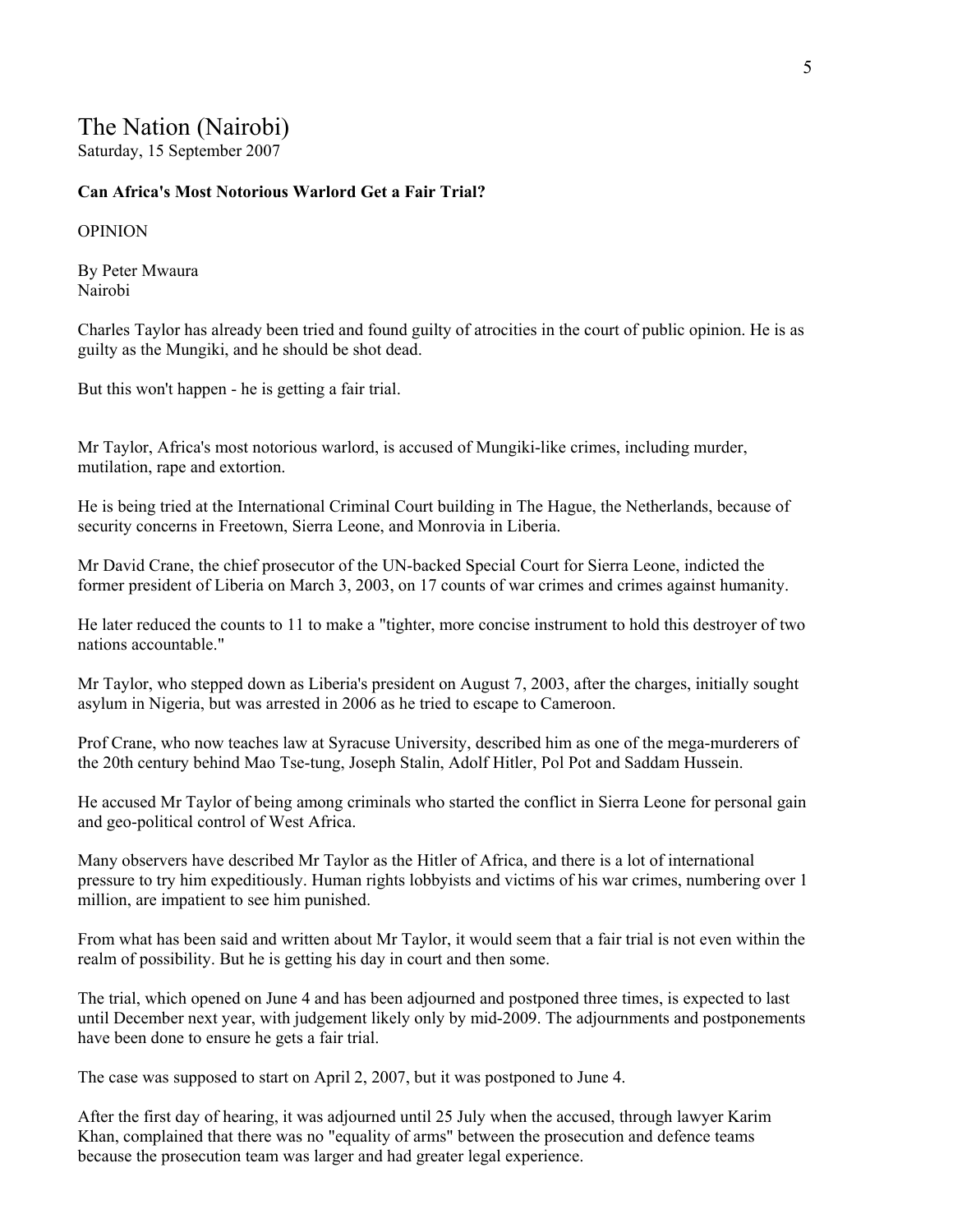Presiding judge Sebutinde acknowledged Mr Taylor's complaints and agreed that "there has to be some equality of arms," and ordered adequate facilities be provided "without further delay" for his defence.

Equality of arms refers to the rule that in an adversarial system such as Kenya's court system where the prosecution and the defence in essence fight each other to convince the judges of their version of the truth, both should be evenly matched.

The court also requires that a suspect has the right to legal assistance of his own choice, including the right to have the aid provided by the court where the interests of justice so require and where the suspect does not have sufficient means to pay for it.

The court is paying for Mr Taylor's defence after he claimed that he had no money.

During the hearing, Mr Stephen J. Rapp, who replaced Prof Crane, indicated that although he "did not believe Mr Taylor is indigent," his office did not want to "hold up" the trial by litigating this point.

He stated that if substantial assets belonging to Taylor were later found, the money would be seized and used to pay his defence team.

When the court resumed on June 25, Mr Taylor pointed out that his defence team required "a leading senior counsel at the rank of QC to properly lead the case because of its complexity and the magnitude of the case".

He also wanted international investigators of the calibre of Britain's Scotland Yard and the Central Intelligence Agency of the US.

JUDGE SEBUTINDE WAS A TRIFLE peeved, saying that she did not understand "this fixation with Queen's Counsel."

But she knew Mr Taylor, as the accused, had rights. So she ordered that he be given enough representation.

By the time the court resumed on August 30, the former Liberian strongman had been provided with a new defence team, including Mr Courtney Griffiths, a QC, and two other world-class lawyers. The team has offices in The Hague and Monrovia.

The court is now paying \$100,000 (about Sh7 million) a month for Mr Taylor's defence.

And the trial has been postponed until January 7 to allow the defence team to prepare for his defence.

The trial is an object lesson to Africa on not only impunity, but also the rule of law, fair trial and the presumption of innocence.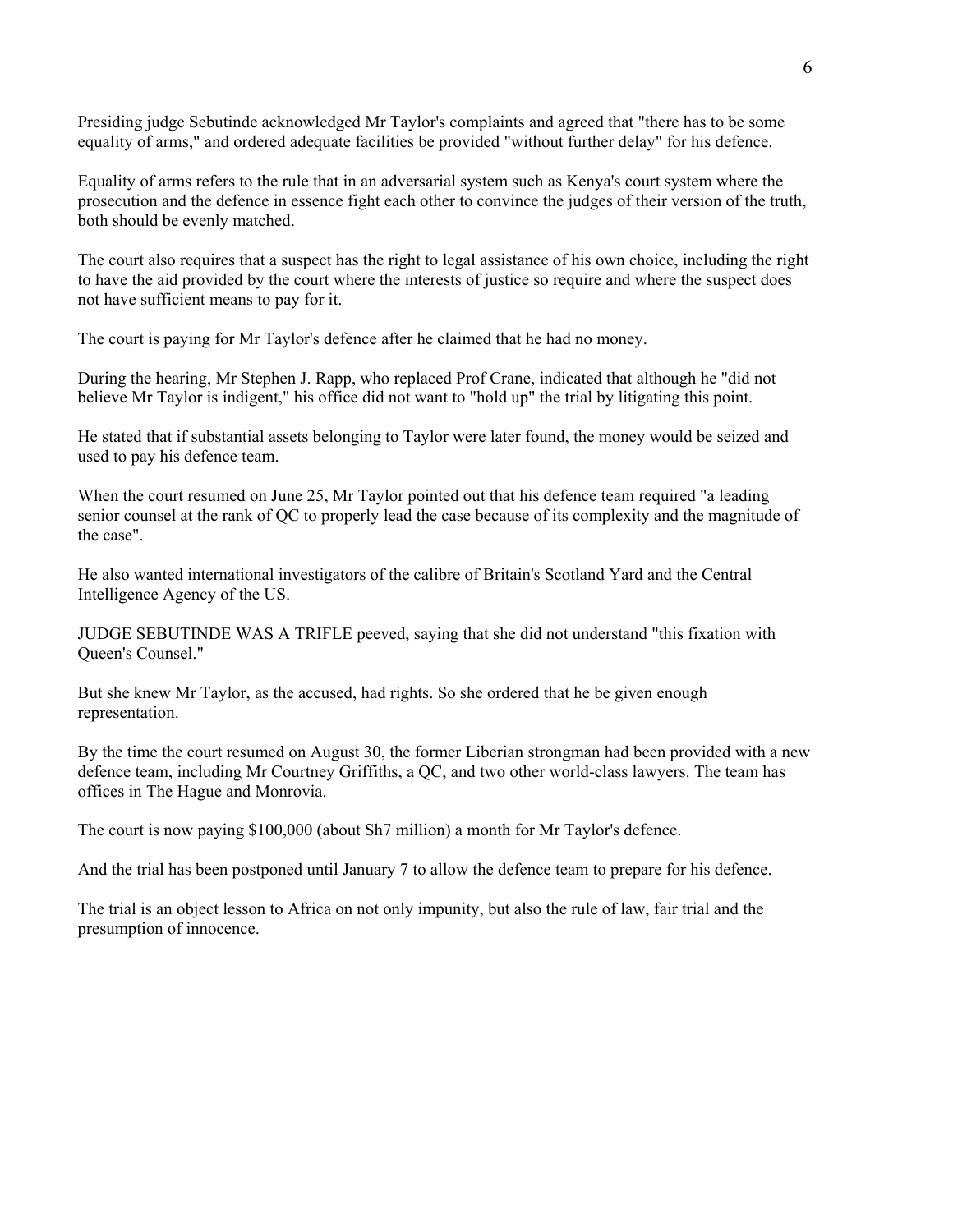

United Nations Mission in Liberia (UNMIL)

### **UNMIL Public Information Office Media Summary 6 September 2007**

*[The media summaries and press clips do not necessarily represent the views of UNMIL.]*

### **International Clips on Liberia**

### **Embassy of Liberia to Host Investment Symposium in Washington, DC**

Washington, D.C., Sep 14, 2007 (Embassy of The Republic of Liberia/All Africa Global Media via COMTEX) -- The Government of Liberia, through the Embassy in Washington will on October 1st, 2007 host a "Liberia Private Sector Investment Symposium" in Washington DC; the second in a series of road show events in continuation of the February Private Sector Forum.

### **International Clips on West Africa**

### **Sierra Leone opposition widens lead in presidential vote**

FREETOWN, Sept 13, 2007 (AFP) - Sierra Leone opposition candidate Ernest Koroma widened his lead Thursday over outgoing Vice President Solomon Berewa in a run-off to choose a new president for the war-scarred West African nation, official figures showed. With three quarters of the 6,157 polling stations reporting, Koroma had 60 percent of the votes cast against 40 percent for ruling party candidate Berewa, according to figures released by the National Electoral Commission (NEC).

## **INTERVIEW - Sierra Leone presidential frontrunner vows war**

**on graft**

By Katrina Manson

FREETOWN, Sept 14 (Reuters) - Sierra Leone's opposition leader Ernest Bai Koroma, who looks set to win the West African country's presidential election, says he will wage an implacable war on corruption and work to revive the war-scarred economy. With just over three-quarters of the votes counted from last week's run-off poll, Koroma of the All People's Congress has a commanding lead with 60 percent.

### **Ivory Coast elections likely in October 2008: electoral body**

ABIDJAN, Sept 13, 2007 (AFP) - Long-delayed presidential elections in Ivory Coast could be held by October next year provided a voter listing exercise opens this month as planned, the electoral commission said Thursday. The suggested date is several months later than what was envisaged under a new peace deal reached early this year in Ouagadougou, the capital of nearby Burkina Faso.

#### **Local Media – Newspaper**

### **Lawmakers Pass Bill for Veteran Affairs Bureau**

 *(Also reported on Truth FM, Star and ELBC Radio)*

### **President Bush Extends Liberians Stay in the U.S.**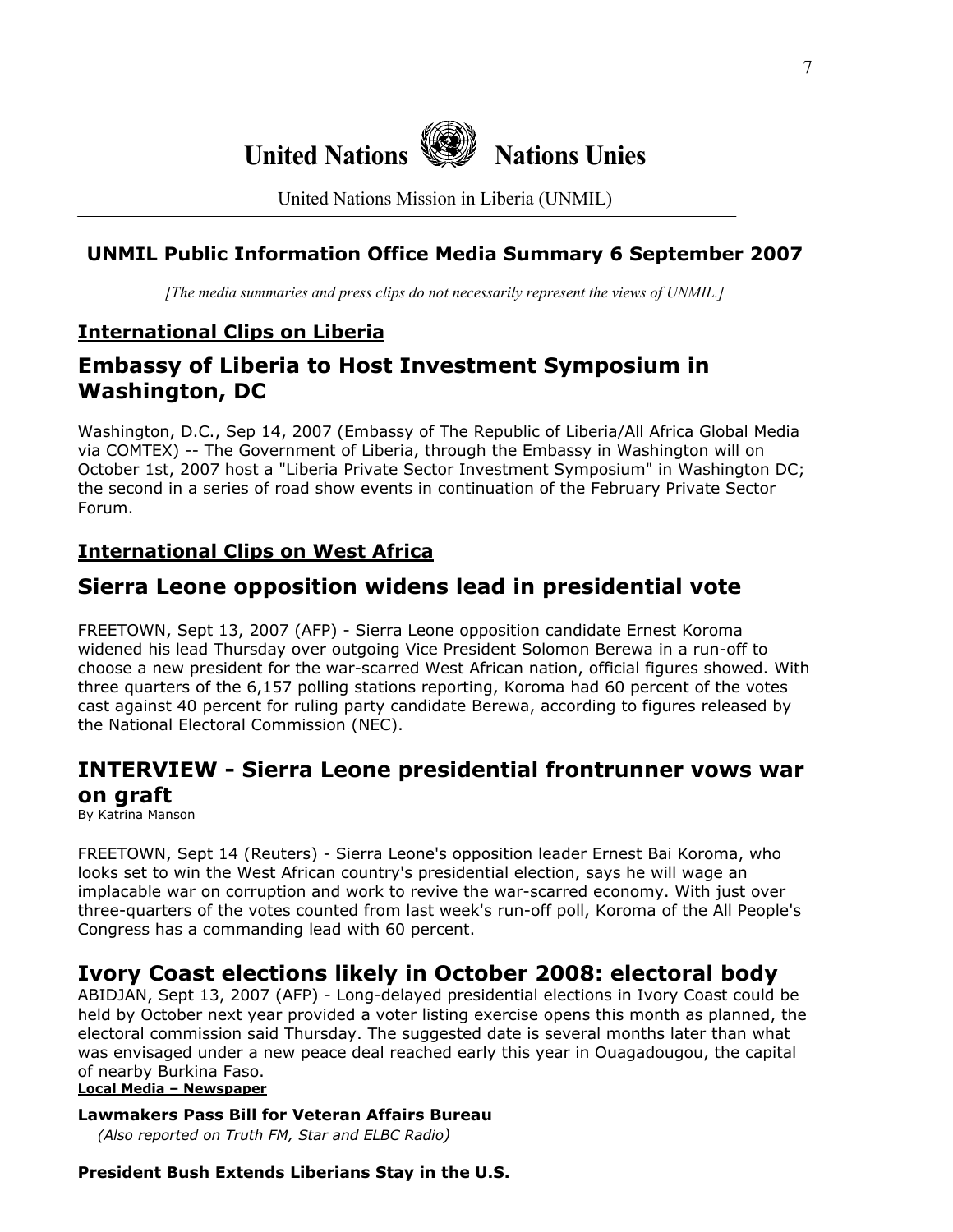*(Heritage, Liberian Diaspora, New Democrat, The Analyst, Daily Observer, The Inquirer, The Informer, Public Agenda, and National Chronicle)* 

- President Ellen Johnson Sirleaf has welcomed the decision by United States President, George Bush to grant an extension for some Liberians living in the U.S. to remain in that country for additional 18-months under the Deferred Enforcement Departure (DED) policy.
- According to an Executive Mansion release issue in Monrovia yesterday, the President believes that the decision by the U.S. President is a further testimony of the strong historic ties which have subsisted between Liberia and the United States.

#### **House of Representatives Passes Veteran Act**

*(Daily Observer and The Inquirer)* 

- The House of Representative yesterday passed the Act creating the Bureau of Veteran Affairs after four months of consultation with stakeholders which led to an amendment to the Act.
- The draft bill known as "an Act to establish the Bureau of Veteran Affairs" was presented to the National Legislature by the Executive Branch of government with equal provisions made for former Armed Forces of Liberia (AFL) soldiers and exfighters of disbanded and dissolved warring factions.
- Attempts by the drafters of the proposed bill to link the former AFL soldiers with excombatants were quashed by the Legislative Committees of National Defense Security and Judiciary after careful study of veteran acts in the United States, Nigeria and other nations of the world.

#### **UNMIL Turns Over New Police Station in Gbarpolu County**

*(Heritage, The Analyst and Public Agenda)* 

- The Deputy Special Representative of the U.N. Secretary-General, Jordan Ryan has handed over a newly constructed police station to the Liberia National Police (LNP) in Bopolu, Gbarpolu County.
- The police station which was renovated through the Quick Impact Project initiative of the UN Mission in Liberia is the first and only one in the county.
- Speaking at the turning over ceremony, Mr. Ryan said as the first police station in the area, the building represents a milestone for the restoration of the rule of law in that county and said it was also a reflection of the mission's current efforts to support the Liberia National Police in deploying officers nationwide.

#### **UNMIL Peacekeepers Dedicate School Block**

*(The Informer)* 

- A new school building has been dedicated in Gbengbar Town along the Monrovia-Robertsfield Highway.
- The building valued at over US\$25,000 was constructed by soldiers of NIBATT-13 through their personal contributions.
- Speaking during the dedication, the Special Representative of the Secretary-General, Allan Doss praised the soldiers for going beyond the call of duty to provide an educational facility for the residents of the town.

#### **Local Media – Radio Veritas** *(News monitored today at 9:45 am)*

#### **Airport Security Intercept Ghanaian Soldier with over a Million Dollar**

• According to correspondents, joint security officers at the Roberts International Airport (RIA) yesterday intercepted one Lt./Col. Abdullai Nyesuah of the Ghana Army who entered Liberia with over US\$1 million in cash without documents authorizing him to travel with such an amount. Liberian financial officials said that it is forbidden for anyone to enter or leave the Country with such a huge amount of fiscal cash. Lt./Col. Nyesuah reportedly said that he was a Paymaster of the United Nations Mission in Liberia (UNMIL).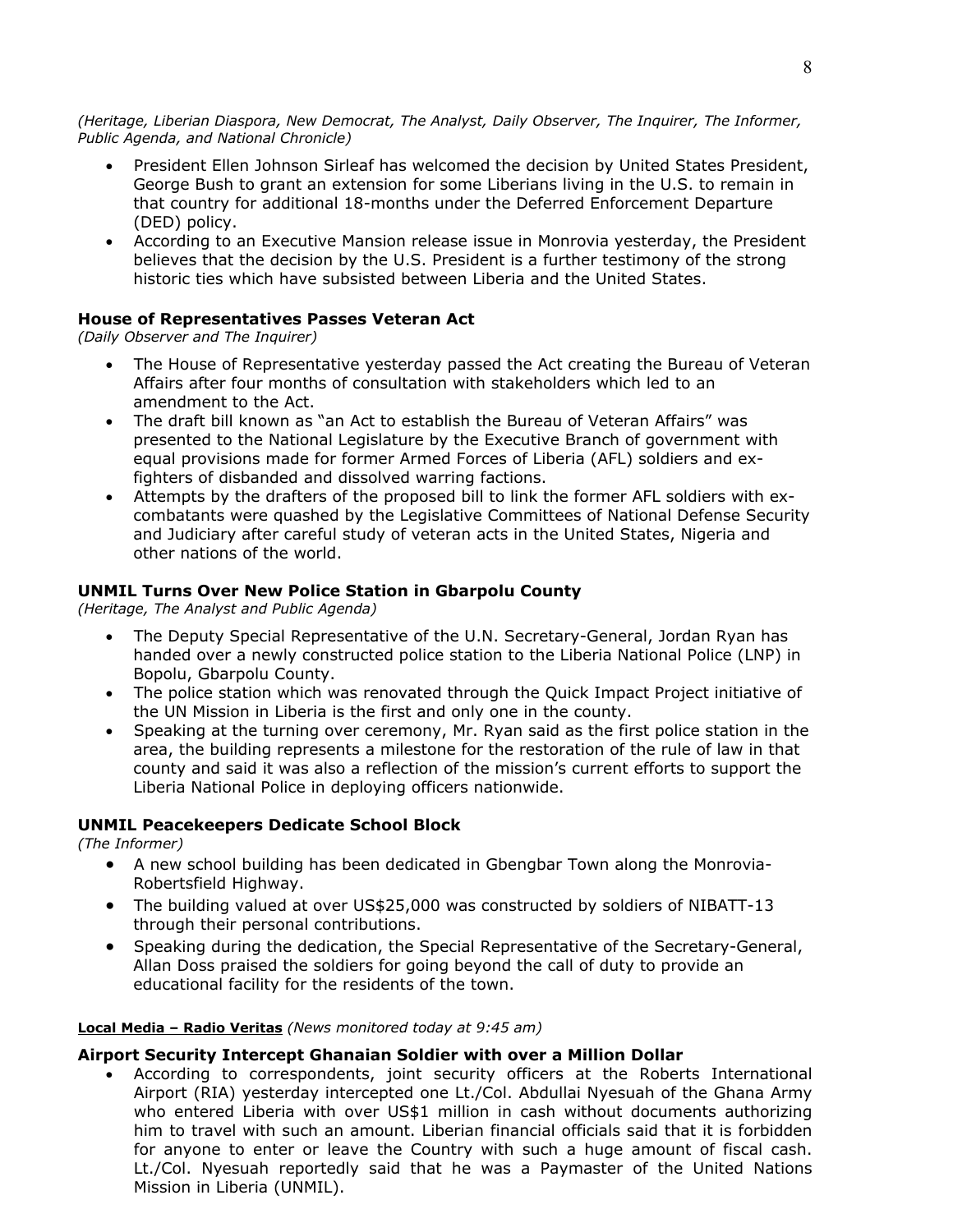- The Customs and Excise Commissioner Alphonso Gaye who allegedly alerted Deputy Finance Minister for Revenue Afreda Tamba in a memorandum, complained that an attempt by customs and security officers at the RIA to confiscate the money from the Ghana soldier was violently resisted by UNMIL Nigerian and Ghanaian soldiers at the Airport.
- Commissioner Gaye also said that while customs and security officers were investigating the man, the National Security Advisor to President Ellen Johnson Sirleaf, Dr. H. Boima Fahnulleh Jr. allegedly ordered one Yank Zuba of the Customs Bureau to receive and turn over the money to the Ghanaian.

 *(Also reported on Truth FM, Star and ELBC Radio)*

#### **Public Schools in Bong County Empty as Children Shun Schoolroom**

- The Principal of the Bong Mines High School (BMHS) in Bong County reportedly told the visiting Bong County Senior Senator Jewel Howard-Taylor that public schools in the former mining community cannot begin as only 50 students have so far enrolled for this academic year.
- The Principal, identified as Madam Stewart, said that most students are reluctant to enrol because they are engaged in scrap business.
- For her part, Senator Taylor who donated 5,000 Liberian dollars to the BMHS, encouraged parents in the area to send their children to school in that education of the youth is the key to nation-building.

 *(Also reported on Truth FM, Star and ELBC Radio)*

#### **Lawmakers Pass Bill for Veteran Affairs Bureau**

• Correspondent said that the House of Representatives yesterday passed a Bill to establish a Bureau of Veteran Affairs and subsequently submitted it to the House of Senate for concurrence. The Lawmakers had reportedly disagreed on the inclusion of ex-combatants as veterans whose welfare the Bureau will also seek, because they fought in the various warring factions and pillaged the State during the civil war.

 *(Also reported on Truth FM, Star and ELBC Radio)*

*Complete versions of the UNMIL International Press Clips, UNMIL Daily Liberian Radio Summary and UNMIL Liberian Newspapers Summary are posted each day on the UNMIL Bulletin Board. If you are unable to access the UNMIL Bulletin Board or would like further information on the content of the summaries, please contact Mr. Weah Karpeh at karpeh@un.org.*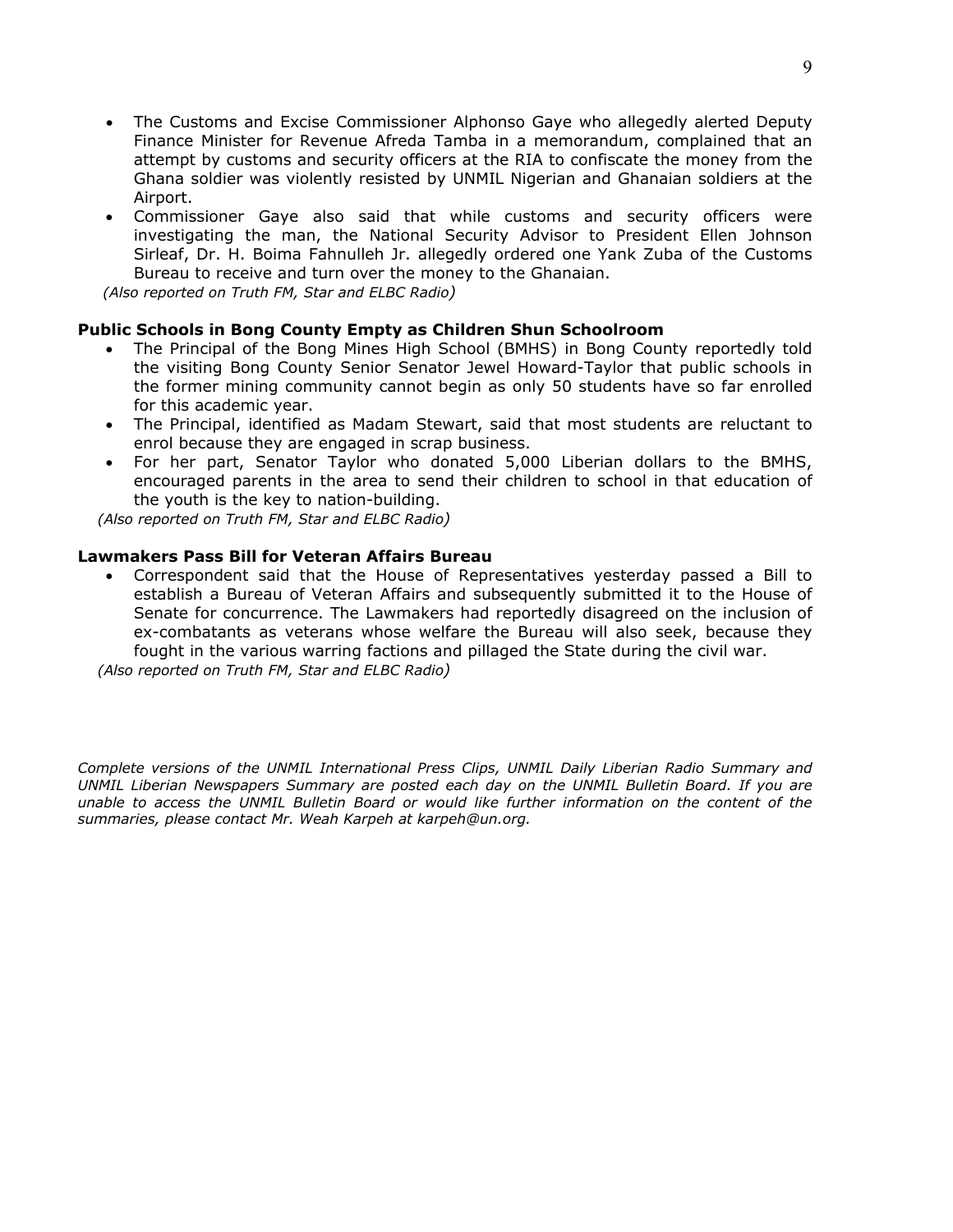### Trinidad Express

Saturday, 15 September 2007 <http://www.trinidadexpress.com/index.pl/article>

### **Liberia and its special relationship**

Basil Ince

When Tony Blair was prime minister of Britain we often heard of the special relationship between his country and the US. President Bush also spoke of that special relationship. The term "special relationship" was first used by Winston Churchill in 1946 in his famous Iron Curtain speech at Fulton, Missouri. Churchill was describing Anglo-American ties that had developed during World War II. The term has also been used to describe the ties between the United States and Liberia, the West African country which has been independent since 1847.

Both Liberia and the United States acknowledge the special relationship. This relationship, however, was only partially forged by World War II when Liberia became strategically important in the prosecution of the war in the North African theatre. Liberia's importance to the Allied cause became evident early o'clock after Malaysia and Singapore fell to the Japanese. Liberia became a primary source of latex rubber for the allies. This was not the sole way that Liberia became vital in the Allied cause. A South American- Liberian air corridor was opened up to facilitate the transport of soldiers and supplies across the Atlantic, thus avoiding German U-boats which were lurking in the North Atlantic.

The special relationship between the oldest independent nation in Africa and the United States goes back even further than World War II. It began way back in 1822 when American slaves returned to settle in Africa. Quakers and slaveholders formed the African Colonisation Society and collaborated in sending the slaves back to Africa. The Quakers hoped that the slaves would have a better chance to live free in Africa, while the slaveholders wanted to avoid bloody slave rebellions as had happened in Haiti.

Returning Africans, now called Americo-Liberians, wished to model the new nation along the lines of the United States, hence the name Liberia, which means the Land of the Free. Other American symbols followed. The Liberian flag resembles the American flag, there is a pledge of allegiance, and Liberia's official language is English. Liberia's capital, Monrovia, was named after former US president, James Monroe who sent aid to free the slaves.

But tensions arose immediately between the Americo-Liberians and the indigenous Africans. The tensions stemmed from religious differences, social customs, and cultural standards rooted in the ante bellum American South on the part of Americo- Liberians. Naturally politics exacerbated the situation when Americo-Liberians over the years grabbed the lion's share of governmental posts, including the presidency.

Today, Liberia is a despoiled country, the result of civil wars that have taken a heavy toll on the nation's development.